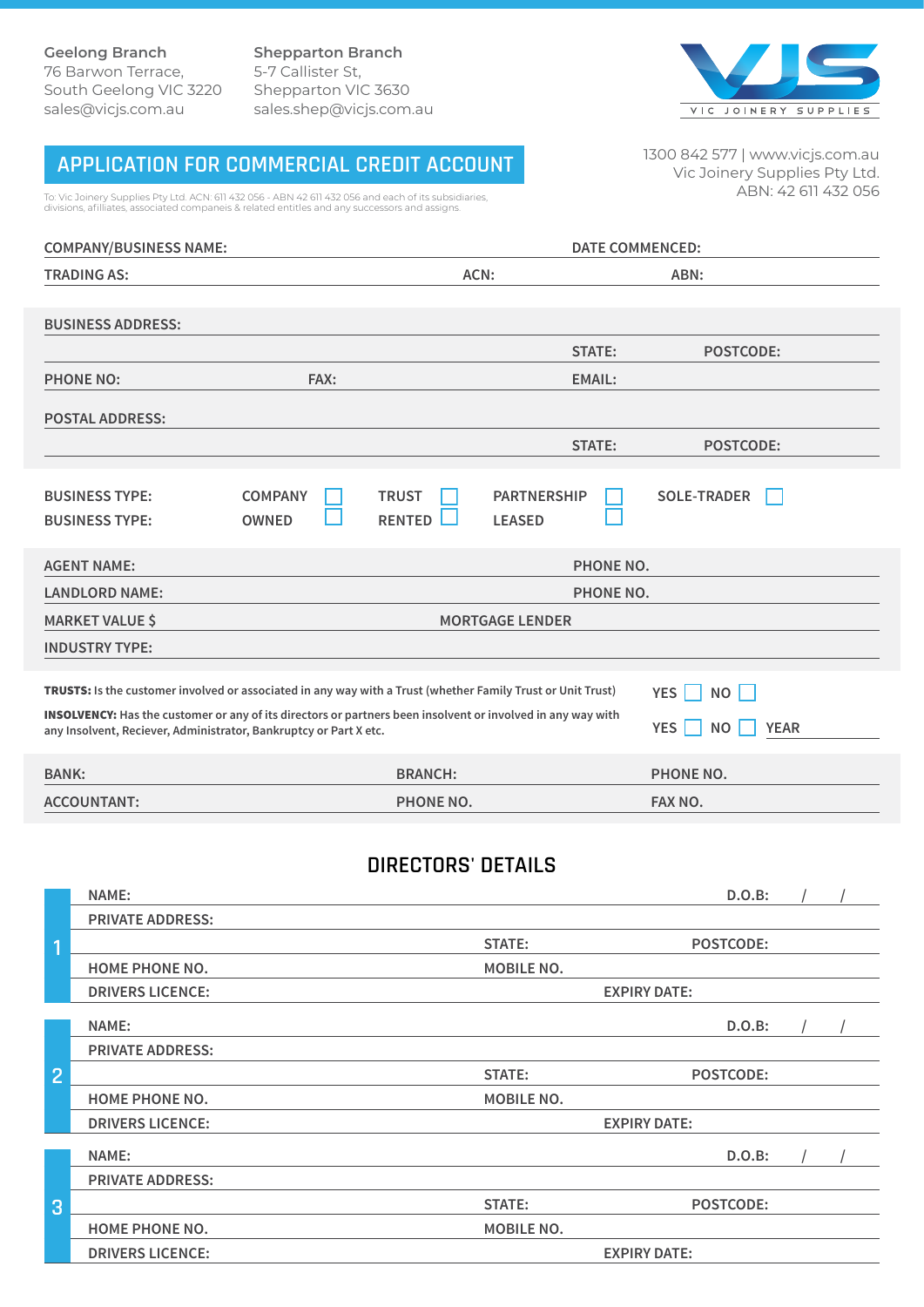### **TRADE REFERENCES**

| 1. NAME: | PHONE NO.        | FAX NO. |
|----------|------------------|---------|
| 2. NAME: | <b>PHONE NO.</b> | FAX NO. |
| 3. NAME: | PHONE NO.        | FAX NO. |

**CREDIT LIMIT REQUESTED \$ EXPECTED MONTHLY PURCHASES \$**

**OFFICE USE ONLY REFEREE NAME LENGTH OF TIME TRADED MONTHLY AVERAGE PAYMENTS (DAYS) TERMS (DAYS) REFEREE CREDIT DEPARTMENT 1. AUTHORISED BY: DATE: ACCOUNT NUMBER: TOTAL CREDIT LIMIT \$ CREDIT MANAGER'S COMMENTS CRAA IDENT CODE ENQUIRY ACCESS CODE REPLY DATE & COMMENTS 2. 3. ACCOUNT: APPROVED REJECTED**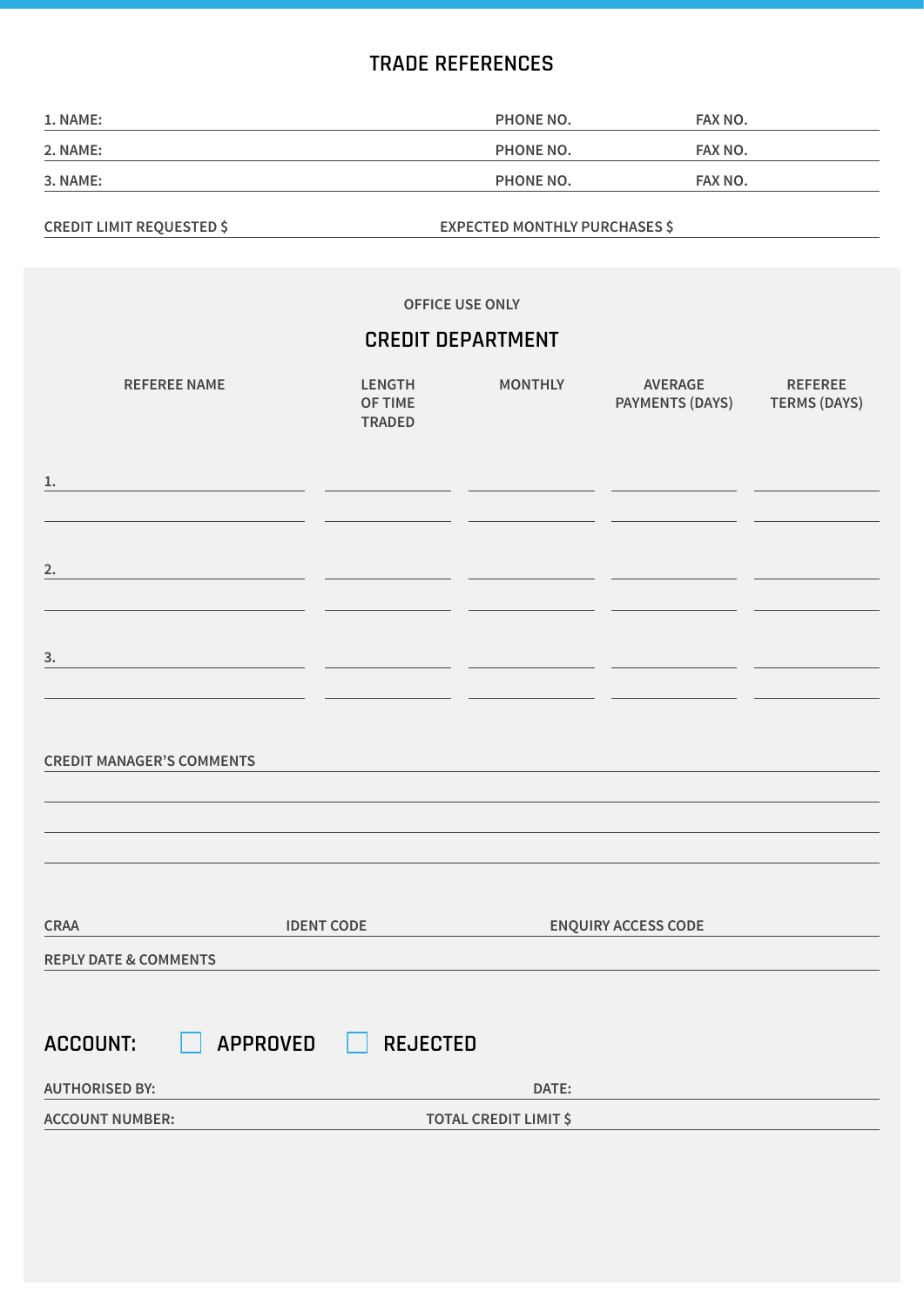## **AGREEMENT TO GUARANTEE AND INDEMNIFY**

**To: Vic Joinery Supplies Ply Ltd ABN 42 611 432 056 and each of its subsidiaries. divisions, affiliates, associated companies and related entities and any successors and assigns**

- 1. WE GUARANTEE **payment to you of all monies and performance of all obligations including any past, present and future indebtedness or obligations by the Customer or any of us arising from any past present or future dealing with you.**
- 2. WE INDEMNIFY YOU **against all loss or damage arising from any past, present or future dealings with the Customer or any of us.**
- 3. WE AGREE

**(a) To pay to a take-holder nominated by you the amount you certify if payable. being entitled to dispute whether that amount is payable. (b) That this agreement shall remain effective notwithstanding any conduct or event (including any Deed of Company Arrangements whether or not agreed to by you) which, but for this clause may have released or varied any obligation of the Customer or any of us. (c) Any payment, which is subsequently avoided by any law relating to insolvency, shall be deemed not to have been paid. (d) That we sign both in our personal capacity and as Trustee of every** 

**trust of which we are trustee; (e) To notify the Supplier of any change in the Customer's structure or management including any sale of disposition of any part of the business of the Customer, any change in director, shareholder or management or change in partnership or trusteeship within 7 days thereof.**

- 4. WE CHARGE **in your favour all our estate and interest in any land and any other assets whether tangible or intangible in which we now have any legal or beneficial interest or in which we later acquire any such interest, with payment of all monies owed by the Customer or any of us an agree upon request, to execute a registrable instrument transferring to you our said estate and interest by way of security.**
- 5. CONSIDERATION **You to grant credit from time to time at your discretion to the Customer and/or to forbear from taking any legal action for one month from the date hereof against the Customer.**
- 6. PROPER LAW **We agree that this Agreement and any claim or dispute between the Supplier, the Customer or any of us shall be governed by the law applicable in Victoria and heard in the appropriate courts nearest Melbourne.**

READ & UNDERSTOOD: **We have each read and understood this document.**

- 7. SEVERAL GUARANTORS **If more than one Guarantor is named or intended to sign as Guarantor, we each agree to be bound and liable for the full amount owed to you, even If we are the only one to sign and whether or not any amount is extinguished or compromised in any way. You may make any arrangements or comprise with any of us, obtain additional guarantees; indemnities or securities from any part or release or compromise with any Guarantor or party without effecting our liability.**
- 8. CREDIT LIMIT **Any credit limit you allow to the Customer is at your discretion and will not limit our liability to you.**
- 9. PRIVACY ACT **You may make any inquiries you deem necessary to investigate our creditworthiness including enquiry with our bankers, any other credit provider or any credit reporting agency and including personal credit and consumer credit information and landDate property inquiries and name searches ("the sources"). We authorise the sources to disclose anything concerning us which is in their possession. We agree that you may disclose any information you have concerning us to the sources.**
- 10. SEVERABILLTY **Any part of anything herein shall be severable without affecting any other part hereof.**
- 11. ACKNOWLEDGEMENT OF CURRENT DEBT **We acknowledge that the Customer is indebted to you in the sum noted below as at the date noted below but acknowledge and agree that this Agreement to Guarantee and Indemnify is unlimited.**
- 12. DEMAND **We agree that our Liability to you arises without any demand by you upon the Customer or any of us.**

#### 13. DEFINITIONS

**(a) "You" and "Your" means each of the parties listed below as the "Supplier" jointly and severally;**

**(b) "We" and "Us" means each of the Guarantors and the Customer jointly and severally and the joint and several successors and assigns of each;**

**(c) "Customer" means the party listed below as the "Customer", any Franchisor, Franchisee or licensee thereof and any party or parties who acquire and/or conduct an part of the business of the Customer or any beneficial interest therein until notification is given pursuant to clause 3(e).**

#### THE PARTIES

(A) THE SUPPLIER: **Vic Joinery Supplies Ply Ltd ACN: 611 432 056 - ABN: 42 611 432 056 and each of their subsidiaries, divisions, affiliates, associated companies and related entitles and any successors and assigns,** 

(B) THE CUSTOMER: **and each of ifs subsidiaries, divisions, affiliates, associated companies and related entities and any successors and permitted assigns.** (C) THE GUARANTORS:

| 1.                        | OF:                |  |
|---------------------------|--------------------|--|
| <b>SIGNATURE:</b>         |                    |  |
| <b>WITNESS SIGNATURE:</b> | <b>PRINT NAME:</b> |  |
| 2.                        | OF:                |  |
| <b>SIGNATURE:</b>         |                    |  |
| <b>WITNESS SIGNATURE:</b> | <b>PRINT NAME:</b> |  |
| 3.                        | OF:                |  |
| <b>SIGNATURE:</b>         |                    |  |
| <b>WITNESS SIGNATURE:</b> | <b>PRINT NAME:</b> |  |
| 4.                        | OF:                |  |
| <b>SIGNATURE:</b>         |                    |  |
| <b>WITNESS SIGNATURE:</b> | <b>PRINT NAME:</b> |  |

#### **DATED:**

IMPORTANT NOTICE: **If you sign this Guarantee you may be required to pay someone else's debts. You should ensure that you read and understand its terms. If necessary, seek independent professional advice.**